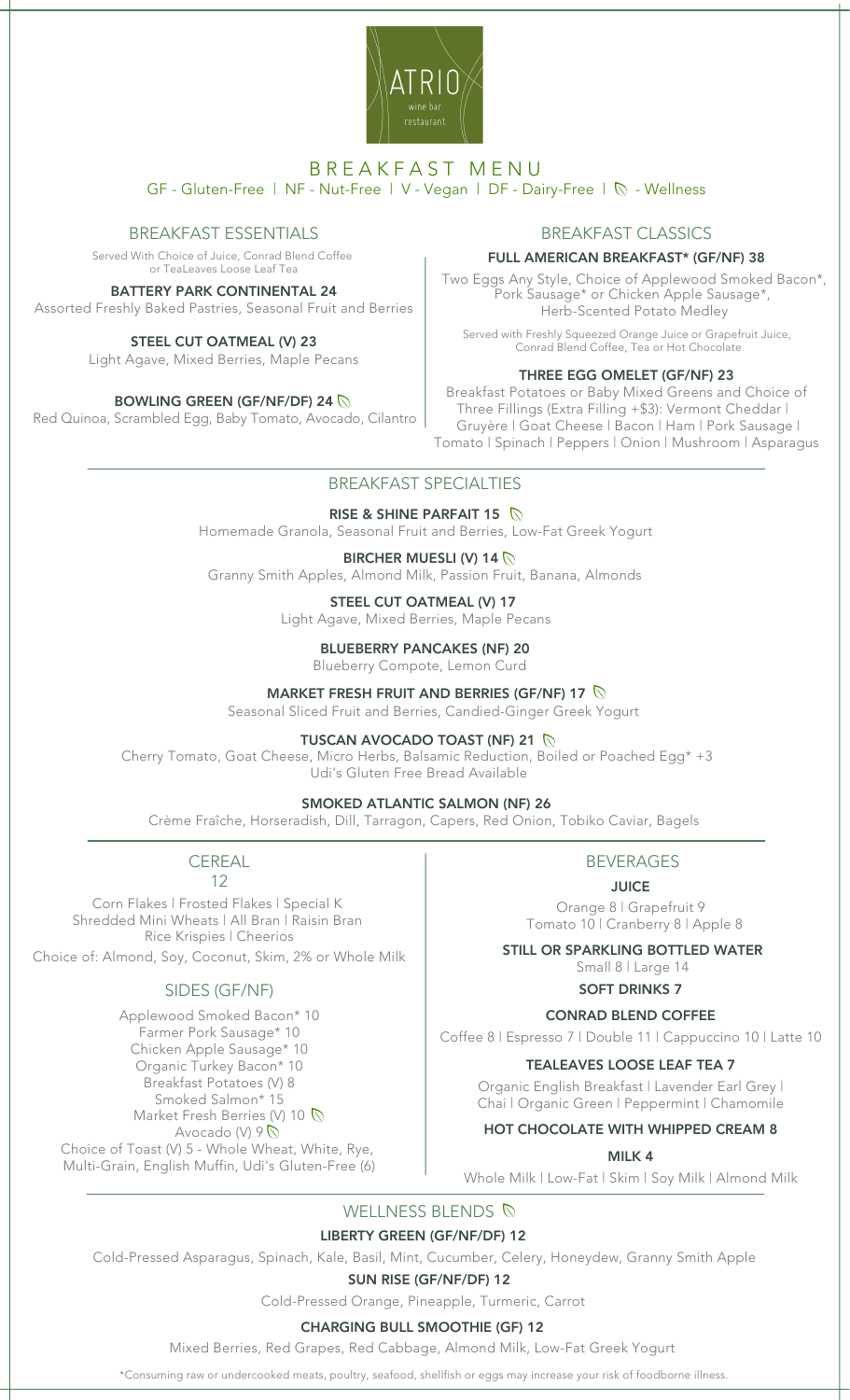

# SPRING COLLECTION

# SPRING STARTERS

# SOUP DU JOUR 12

Harissa | Pickled Red Onions | Watercress | Garlic Pita Chips HUMMUS (NF/V) 17  $\heartsuit$ 

CRISPY CALAMARI (NF) 21

Pepperoncini | Caper Berries

SPRING COBB SALAD\* (GF) 22 Shaved Lettuce | Snap Peas | Mango | Grilled Chicken | Heirloom Tomatoes Marcona Almonds | Creamy Citrus Dressing

CLASSIC CAESAR SALAD (NF) 22

Crispy Romaine | Garlic Croutons | Shaved Grana Padano | House-Made Caesar Dressing Add Grilled Chicken Breast\* +10 | Salmon\* +14 | Hanger Steak\* +18

# GRILLED CHICKEN PAILLARD\* (NF) 25

Organic Lettuce | Shaved Crisp Vegetables | Feta Cheese | Lemon-Oregano Vinaigrette

# SOBA NOODLE SALAD\* (NF) 26  $\Diamond$

Seared Tuna | Cucumber | Sugar Snaps | Spicy Miso Vinaigrette

# BATTERY PARK'S FAVORITE

All Sandwiches and Burgers are served with Fries or a Side Salad

# BEYOND BURGER (V) 26  $\heartsuit$

Almond Milk Mozzarella | Butter Lettuce | Hass Avocado | Tomato | Vegenaise

#### 'ALL NATURAL' GRILLED CHICKEN SANDWICH\* (NF) 23  $\mathbb O$ Triple Crème Brie | Roasted Tomatoes | Arugula | Avocado Aioli

'AMERICAN WAGYU BEEF' HOT DOG 'BANH MI'\* (NF) 23 Pickled Vegetables | Spicy Sriracha Aioli

# 'CERTIFIED ANGUS BEEF' BURGER\* (NF) 28

Aged Cheddar | Tomato | Garlic Aioli | Onion Ring | Pickles

# SEASONAL ESSENTIALS

#### CAVATELLI PASTA 28

Prosciutto | Pine Nuts | Watercress | Ricotta Salata

# FIRE-ROASTED SALMON\* (NF) 34

Quinoa | Baby Kale | Fava Beans | Spring Onions | Basil Seed Vinaigrette

## GRILLED HANGER STEAK\* (NF) 42

Grilled and Sliced | Crispy Tater Tots | Special Steak Sauce

# STONE FIRED PIZZA

#### MARGHERITA PIZZA (NF) 22

San Marzano Tomato | Fresh Mozzarella | Sweet Basil

# SPINACH & RICOTTA PIZZA (NF) 22

Garlic Confit | Fresh Mozzarella

# DESSERT

# RASPBERRY CHEESECAKE 14

Rose Honey

#### CHOCOLATE MOUSSE DOME 14

Crème Chantilly

#### LEMON MERINGUE TART (NF) 14

Fresh Strawberries

#### HONEY GOAT CHEESE PANNA COTTA (NF) 14

Lavender Coulis

GF - Gluten-Free | NF - Nut-Free | V - Vegan | DF - Dairy-Free |  $\Diamond$  - Wellness \*Consuming raw or undercooked meats, poultry, seafood, shellfish or eggs may increase your risk of foodborne illness.